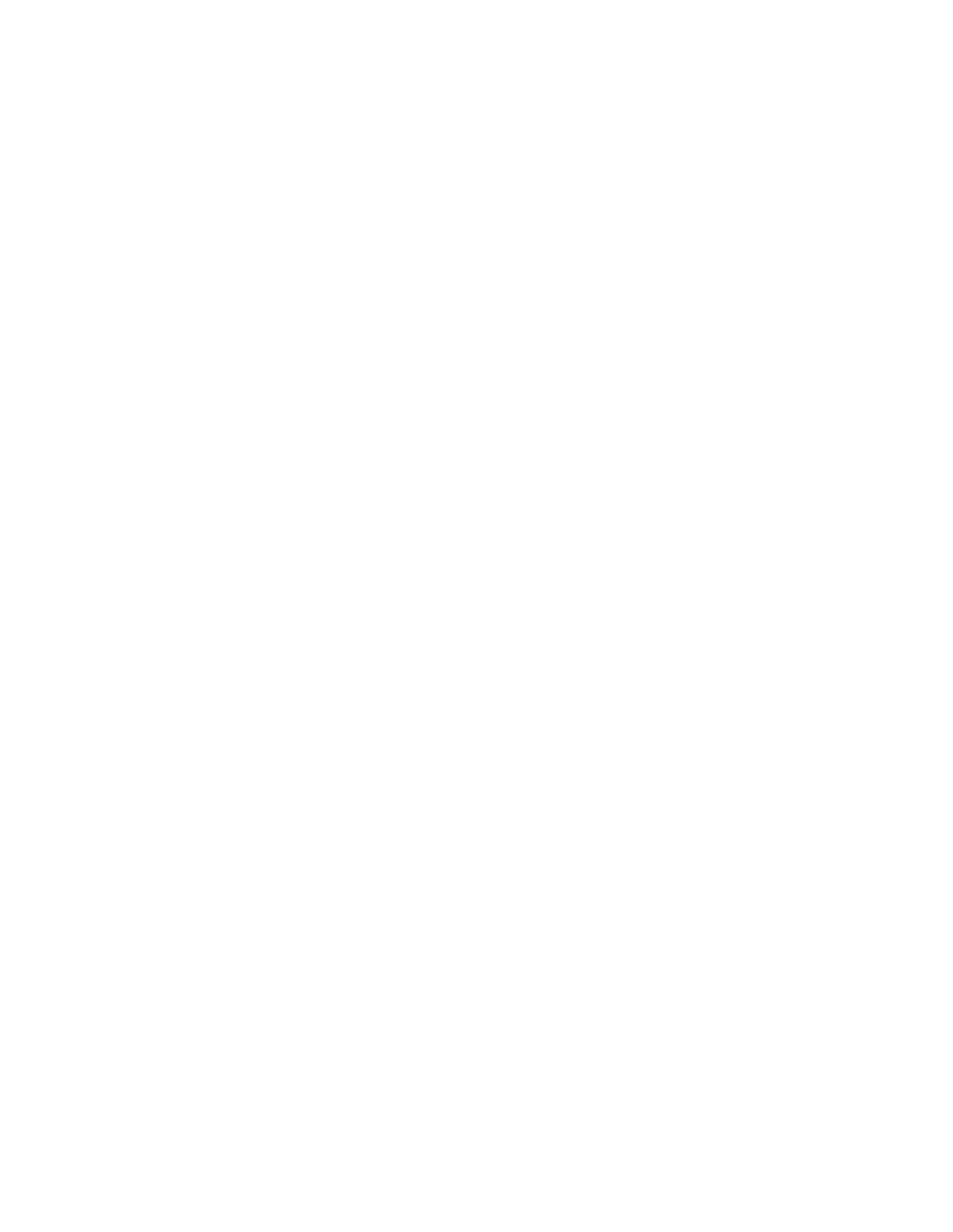A BILL to amend and reenact §61-8D-5 of the Code of West Virginia, 1931, as amended, relating 2 to increasing penalties for teachers and service personnel who commit sexual offenses against children with whom they hold positions of trust; providing that upon conviction for sexual offenses against children with whom they hold positions of trust such teachers and service personnel are prohibited from being employed by any educational, vocational, training, day care, group home, foster care program, or rehabilitation facility in the state; and defining terms.

*Be it enacted by the Legislature of West Virginia:*

 That §61-8D-5 of the Code of West Virginia, 1931, as amended, be amended and reenacted to read as follows:

#### **ARTICLE 8D. CHILD ABUSE.**

**§61-8D-5. Sexual abuse by a parent, guardian, custodian or person in a position of trust to a child; parent, guardian, custodian or person in a position of trust allowing sexual abuse to be inflicted upon a child; displaying of sex organs by a parent, guardian, or custodian; penalties.**

 (a) In addition to any other offenses set forth in this code, the Legislature hereby declares a separate and distinct offense under this subsection, as follows: If any parent, guardian or custodian of or other person in a position of trust in relation to a child under his or her care, custody or control, shall engage in or attempt to engage in sexual exploitation of, or in sexual intercourse, sexual intrusion or sexual contact with, a child under his or her care, custody or control, notwithstanding the fact that the child may have willingly participated in such conduct, or the fact that the child may have consented to such conduct or the fact that the child may have suffered no apparent physical injury or mental or emotional injury as a result of such conduct, then such parent, guardian, custodian or person in a position of trust shall be guilty of a felony and, upon conviction thereof, shall be imprisoned in a correctional facility not less than ten nor more than twenty years, or fined not less than \$500 nor more than \$5,000 and imprisoned in a correctional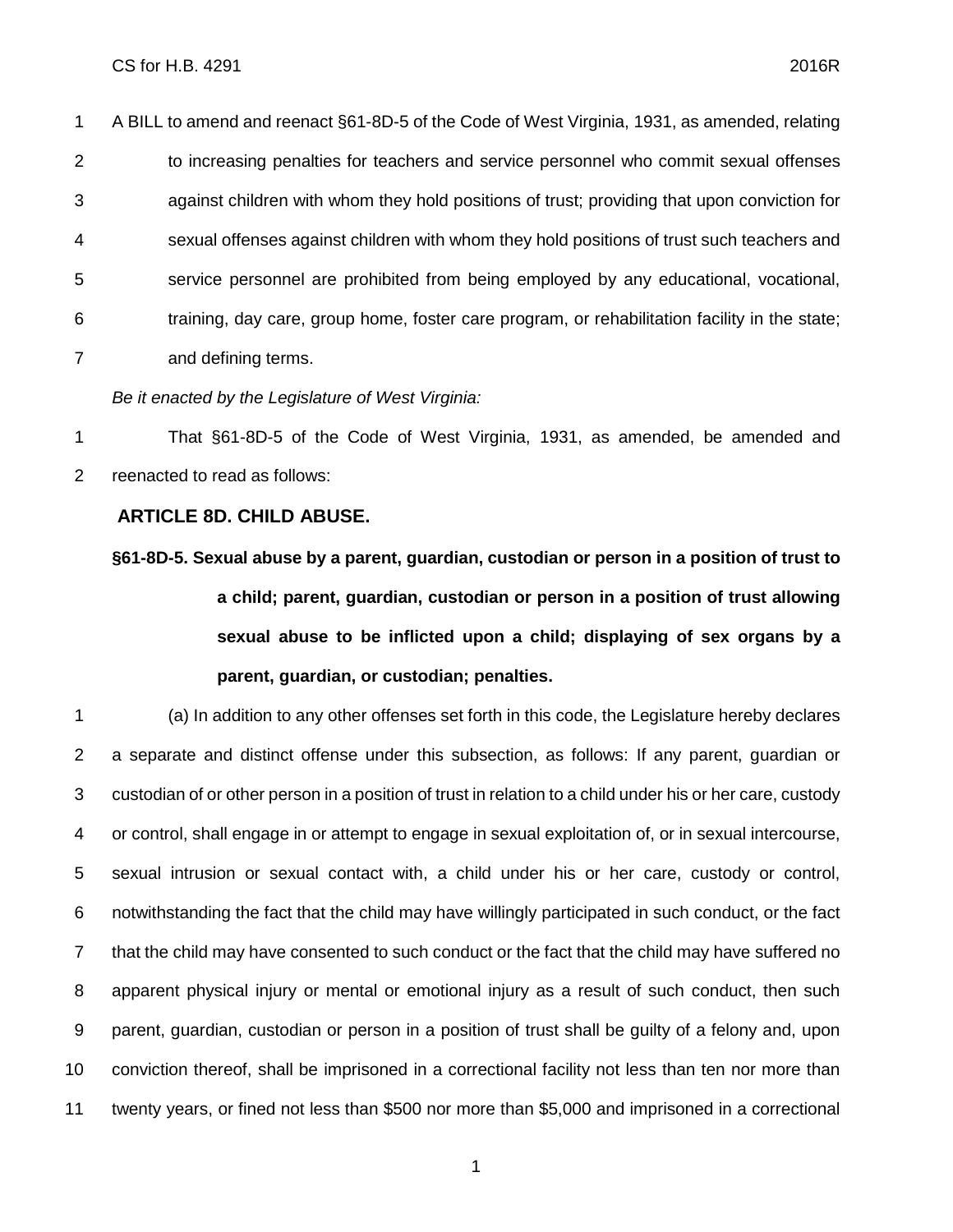#### CS for H.B. 4291 2016R

 facility not less than ten years nor more than twenty years: *Provided,* That any teacher or service personnel convicted of a crime under this subsection is thereafter prohibited from being employed by any preschool facility, kindergarten, elementary school, middle school, high school or other educational, training, vocational, day care, group home, foster care program, or rehabilitation facility licensed to operate or otherwise exist under the authority of this state.

 (b) Any parent, guardian, custodian or other person in a position of trust in relation to the child who knowingly procures, authorizes, or induces another person to engage in or attempt to engage in sexual exploitation of, or sexual intercourse, sexual intrusion or sexual contact with, a child under the care, custody or control of such parent, guardian, custodian or person in a position of trust when such child is less than sixteen years of age, notwithstanding the fact that the child may have willingly participated in such conduct or the fact that the child may have suffered no apparent physical injury or mental or emotional injury as a result of such conduct, such parent, guardian, custodian or person in a position of trust shall be guilty of a felony and, upon conviction thereof, shall be imprisoned in a correctional facility not less than five years nor more than fifteen years, or fined not less than \$1,000 nor more than \$10,000 and imprisoned in a correctional facility not less than five years nor more than fifteen years: *Provided,* That in the event the person who holds a position of trust and commits an offense described in this subsection is a teacher or service personnel, he or she, upon conviction thereof, shall be fined not less than \$5,000 nor more than \$25,000 and imprisoned in a correctional facility for not less than six nor more than sixteen years: *Provided, however,* That any teacher or service personnel convicted of a crime under this subsection is thereafter prohibited from being employed by any preschool facility, kindergarten, elementary school, middle school, high school or other educational, training, vocational, day care, group home, foster care program, or rehabilitation facility licensed to operate or otherwise exist under the authority of this state.

 (c) Any parent, guardian, custodian or other person in a position of trust in relation to the child who knowingly procures, authorizes, or induces another person to engage in or attempt to